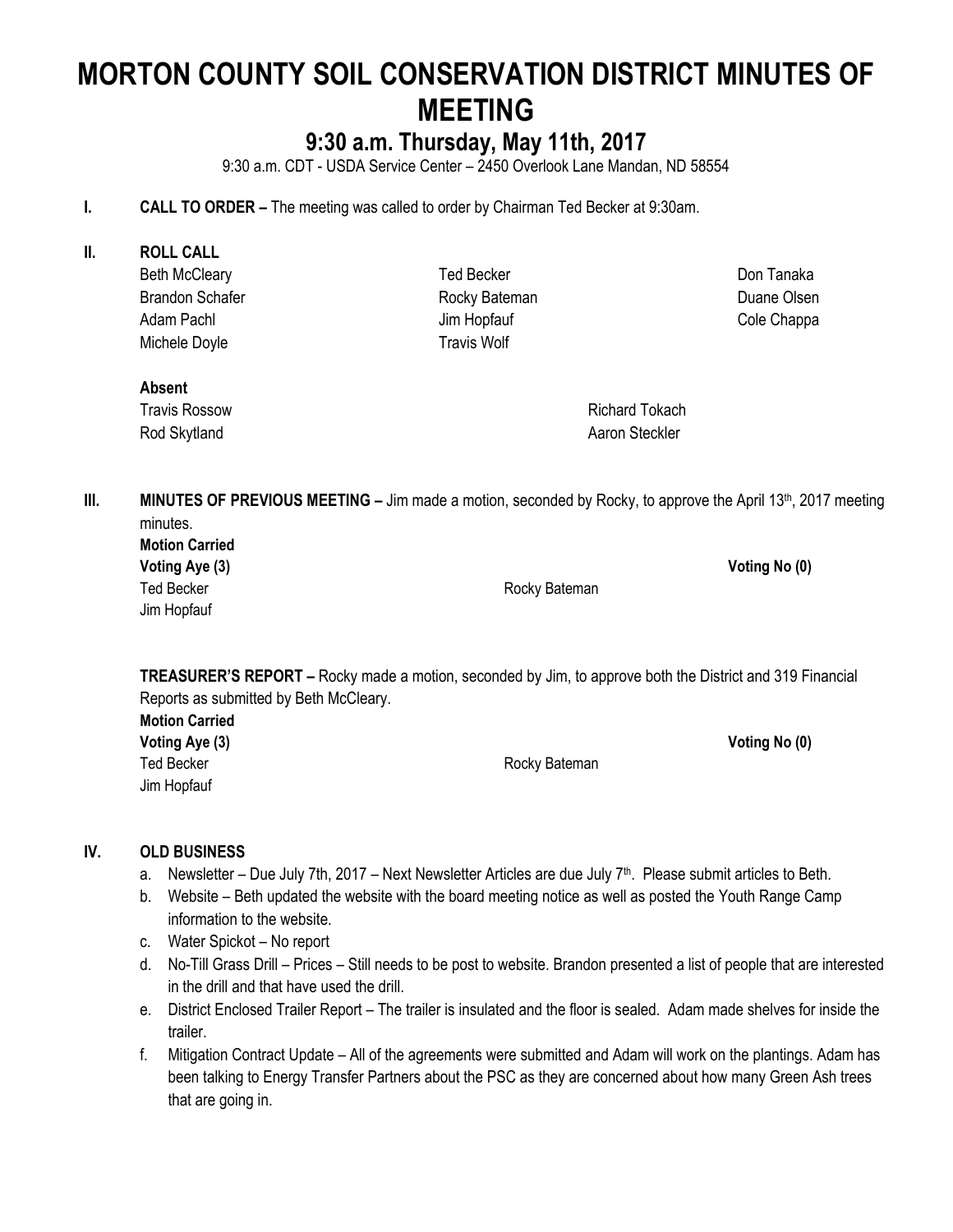- g. Shop Talk Reports The shop talk at Hebron was not well attended. The Shop talk in New Salem had a few producers. The Flasher shop talk had 2 producers. Don stated that it may have been planned a little late in the season.
- h. Promotional Items Pocket Calendars Beth provided prices for the pocket calendars. Jim made a motion, seconded by Rocky, to order 50 "2018" pocket calendars.

| <b>Motion Carried</b> |               |               |
|-----------------------|---------------|---------------|
| Voting Aye (3)        |               | Voting No (0) |
| Ted Becker            | Rocky Bateman |               |
| Jim Hopfauf           |               |               |

Calving Books – Brandon provided the board with prices. The board decided not to order any Calving Books at this time. Seed Depth Markers – Don suggested if we get some to give them to the people that use the drill. Ted suggested putting Morton County SCD on there and something about Soil Health.

Rocky and Don will work with Brandon on a design to put on the seed depth markers and the board will decide whether or not to purchase them at the next board meeting.

- i. Achievement Winner 2017 George Ferderer The board decided not to order an office framed picture and only go with the digital copy.
- j. Personnel
	- a. New Part-Time/Seasonal The personnel committee interviewed 3 people. The first choice that the personnel committee offered the job to turn it down. Adam then offered it to the second choice and she accepted the position. The new employee has a starting hourly wage of \$16.00 per hour.
	- b. New Tree Crew The personnel committee hired a new member of the tree crew. The new employee has a starting hourly wage of \$16.00 per hour.
	- c. Previous Tree Crew Wages The personnel committee recommends to give the returning tree crew a \$0.50 raise.

Jim made a motion, seconded by Rocky, to give Walter and Tim a \$0.50 raise.

**Motion Carried Voting Aye (3) Voting No (0)** Jim Hopfauf

Ted Becker **Rocky** Bateman

**V. REVIEW WORK PLAN/CALENDAR –** Jonathan Lundgren Events – July 12-13, 2017 Allan Savory July 19-20, 2017

### **VI. NEW BUSINESS**

- a. Rod Skytland Report on Insurance Rod was unable to make the meeting. Jim has a question on the insurance that he wanted Rod to clarify. Brandon wanted to increase the insurance to \$40,000 for the drill. The board agreed with that.
- b. Credit Cards Beth presented a list of credit cards to the board for review. Beth will do more research on the Chase Ink Business Cash card as well as the Citi Double Cash Card and bring it to the next board meeting.
- c. Tracking System for Equipment There will be no discount on insurance if we purchase a tracking system. Brandon reviewed prices with the board on the tracking system that he found. Rocky suggested looking a little deeper into more options.
- d. Custer Health/Cooler Request Custer Health is requesting to partner with the Morton County SCD under a Memorandum of Understanding, to use the district's tree coolers for storage of bodies in case of mass casualties. Beth passed around the Agreement to the board.

Rocky made a motion, seconded by Jim, to sign and agree to the Memorandum of Understanding with Custer Health. **Motion Carried**

| <b>Voting Aye (3)</b> |
|-----------------------|
| Ted Becker            |
| Jim Hopfauf           |

Rocky Bateman

**Voting Aye (3) Voting No (0)**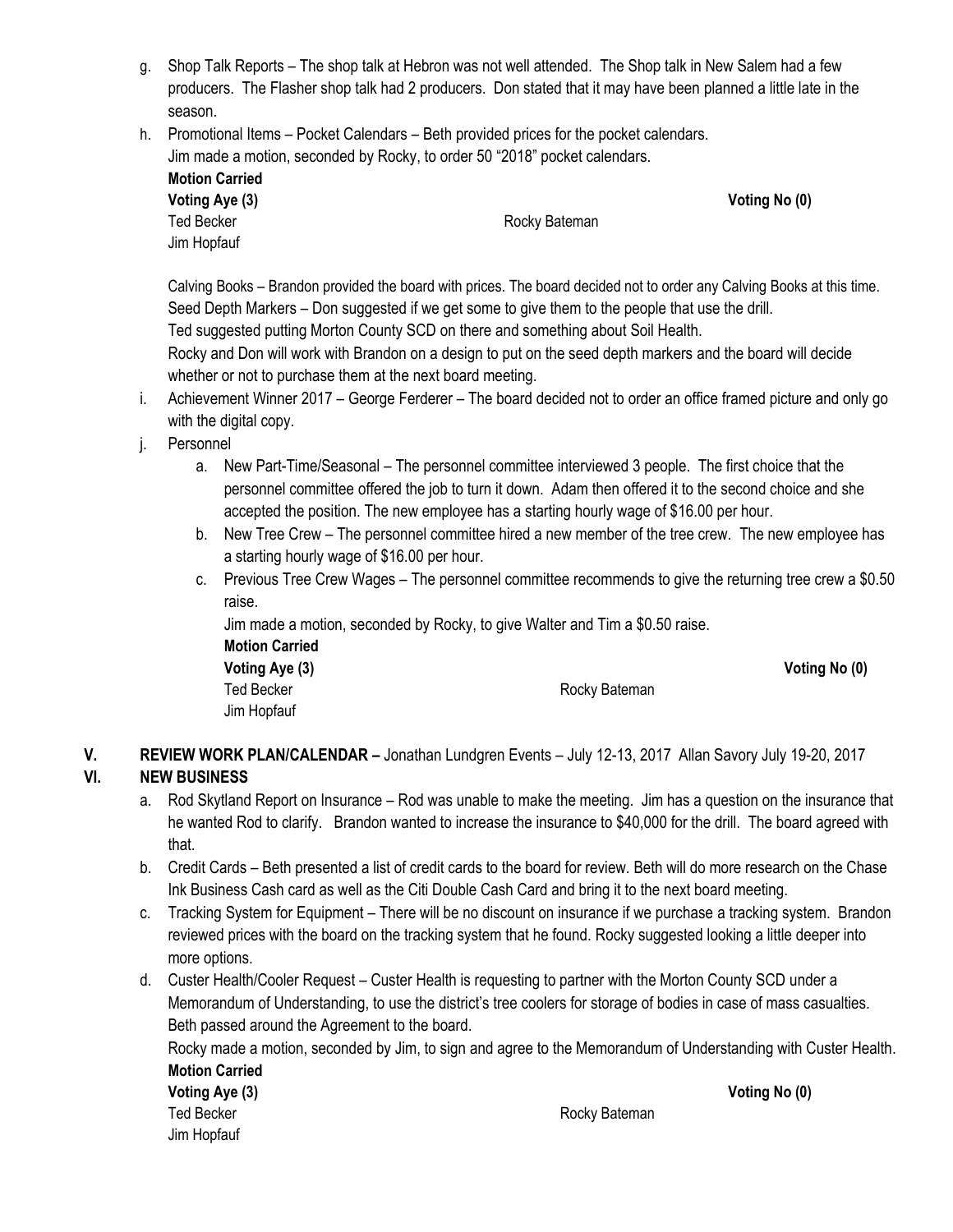e. Court Case – Brian Grossinger contacted Travis 2 days ago. Travis read the letter from Brian Grossinger. Rocky made a motion, seconded by Jim, to have Travis contact Brian Grossinger and advise him that the board would like to proceed with the conviction.

| <b>Motion Carried</b> |
|-----------------------|
| Voting Aye (3)        |
| <b>Ted Becker</b>     |
| Jim Hopfauf           |

Rocky Bateman

**Voting No (0)** 

#### **VII. REPORT OF DISTRICT PROGRAMS**

a. OMG Grassland Improvement Project – The OMG board had a meeting on the second batching period and it went well. There may be money left over to be able to do a third batching period. All applications were approved that were submitted.

#### **VIII. REPORT OF DISTRICT EMPLOYEES**

- a. District Technician
	- 1. Update on Trees and Fabric Beth and Adam picked up the trees in South Dakota and picked up trees for 6 districts. Morton County SCD will split the travel costs with the other districts. One of the compressors in the old cooler froze up so we needed to repair that. Adam and his crew bundled trees for the pickup day. Adam has completed 2 plantings so far.

Rocky made a motion, seconded by Jim, to pay for tree watering services at the district shed.

**Motion Carried Voting Aye (3) Voting No (0)** Jim Hopfauf

Ted Becker **Rocky Bateman** 

- b. District Secretary
	- 1. Admin Update Beth has been working with Burleigh County SCD on the Multi-County workshops. Beth has been making the flyers for the Allan Savory Events and the Jonathan Lundgren Events. Beth helped Adam and the tree crew with the hand plant pick up day in New Salem as well as got all the invoices made for the customers. Beth and Brandon met with KC Harvey employees, on Monday, at Lincoln Oakes to assist them in picking up their trees. They received about 90% of their trees. Beth also helped Adam pick up trees from the nurseries.
- c. 319 Watershed Coordinator
	- 1. Update on Watershed Program There are a few contracts to be approved. George J. Ferderer has the manure spreader currently.

Brandon and Shelly discussed the situation with Kelly Glatt. The issue came up at the Water Board Meeting as well.

Scott Ressler contacted Beth and Brandon and stated that any donation we would like to contribute would be gladly accepted.

Rocky made a motion, seconded by Jim, to have the Morton County SCD donate \$300.00 to the Stockman's Feedlot Tour.

| <b>Motion Carried</b> |
|-----------------------|
| Voting Aye (3)        |
| Ted Becker            |
| Jim Hopfauf           |

Rocky Bateman

**Voting Aye (3) Voting No (0)**

2. Update on Soil Health Mentor Program – The staff took the last soil samples for the project last Friday.